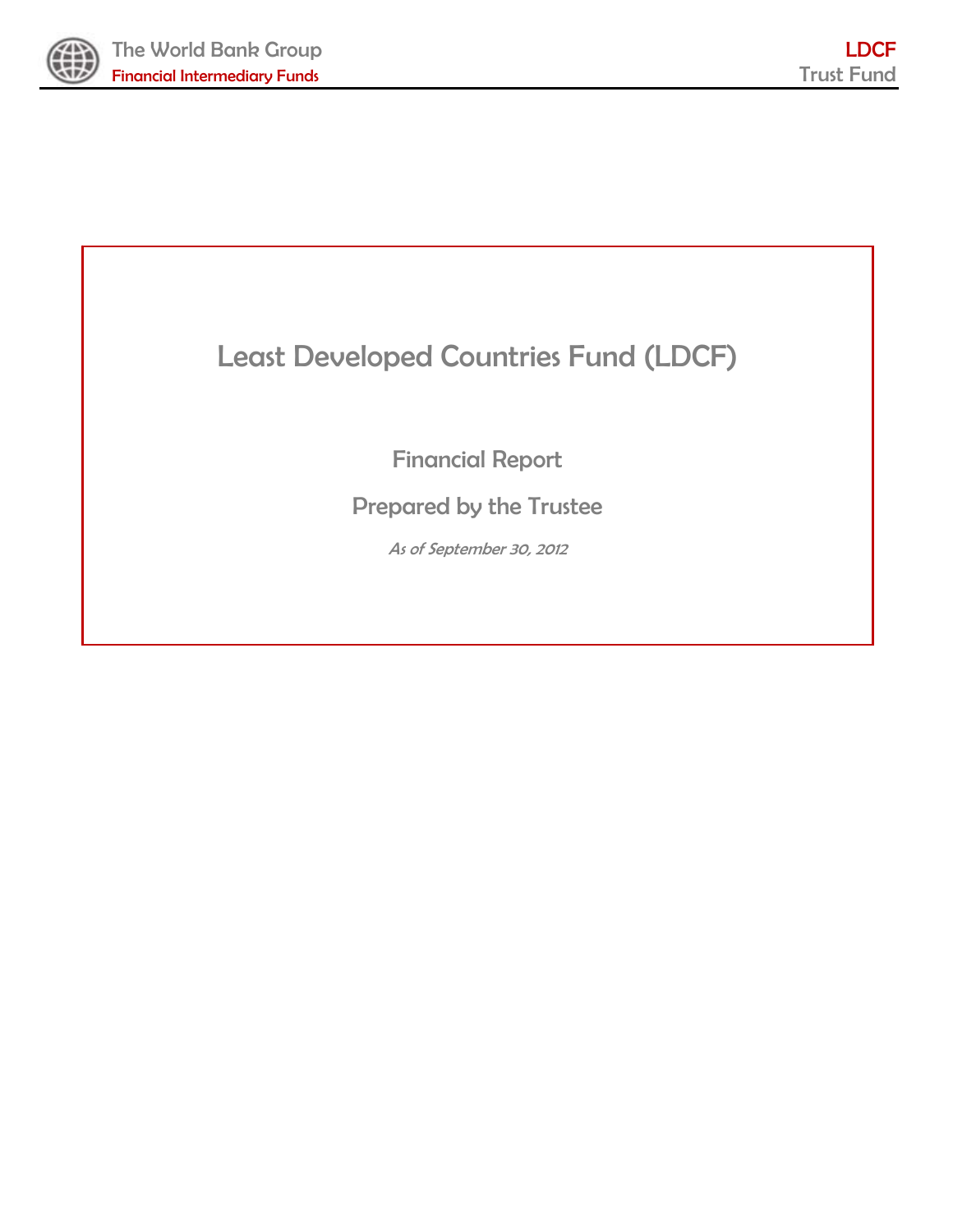

# **Table of Contents**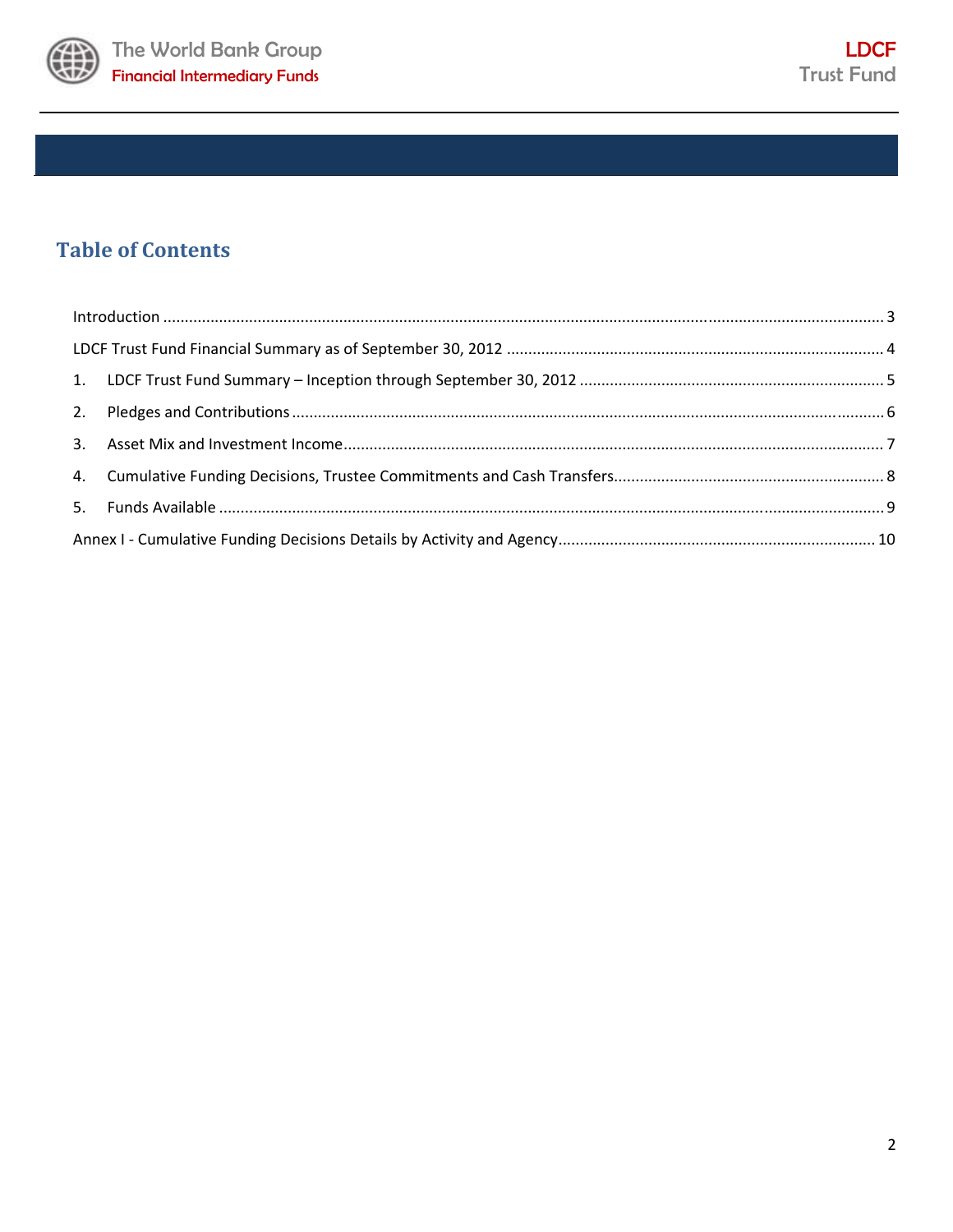

# **Introduction**

The information contained in this report is prepared based on financial information as of September 30, 2012.

The Least Developed Countries Fund (LDCF) was established in November 2002 following the decision of the Conference of the Parties to the United Nations Framework Convention on Climate Change (the "UNFCCC") at its Seventh Session ("COP 7") to invite the Global Environment Facility ("GEF") to operate such a fund (Decision 7/CP.7 of the UNFCCC). At its May 15‐17, 2002 biannual meeting, the GEF Council (the "Council") approved the arrangements proposed for the establishment of such a fund and invited IBRD to act as trustee of it (GEF/C.19/6).

The report is produced by the Trustee in accordance with the Trustee's role as set forth in the paper entitled Arrangements for the Establishment of the New Climate Change Funds (GEF/C.19/6) which states:

"[...] the World Bank would be responsible for the financial management of each fund, including: [...] (iv) the preparation of financial reports regarding the investment and use of the funds' resources; and (v) regular reporting to the Council on *the status of the funds' resources."* 

This report provides (i) a snapshot of the financial situation of the LDCF Trust Fund since its inception to September 30, 2012 and some of the recent developments from April 1, 2012 to September 30, 2012; (ii) the status of pledges and contributions, and (iii) the details of financial activities of the LDCF Trust Fund.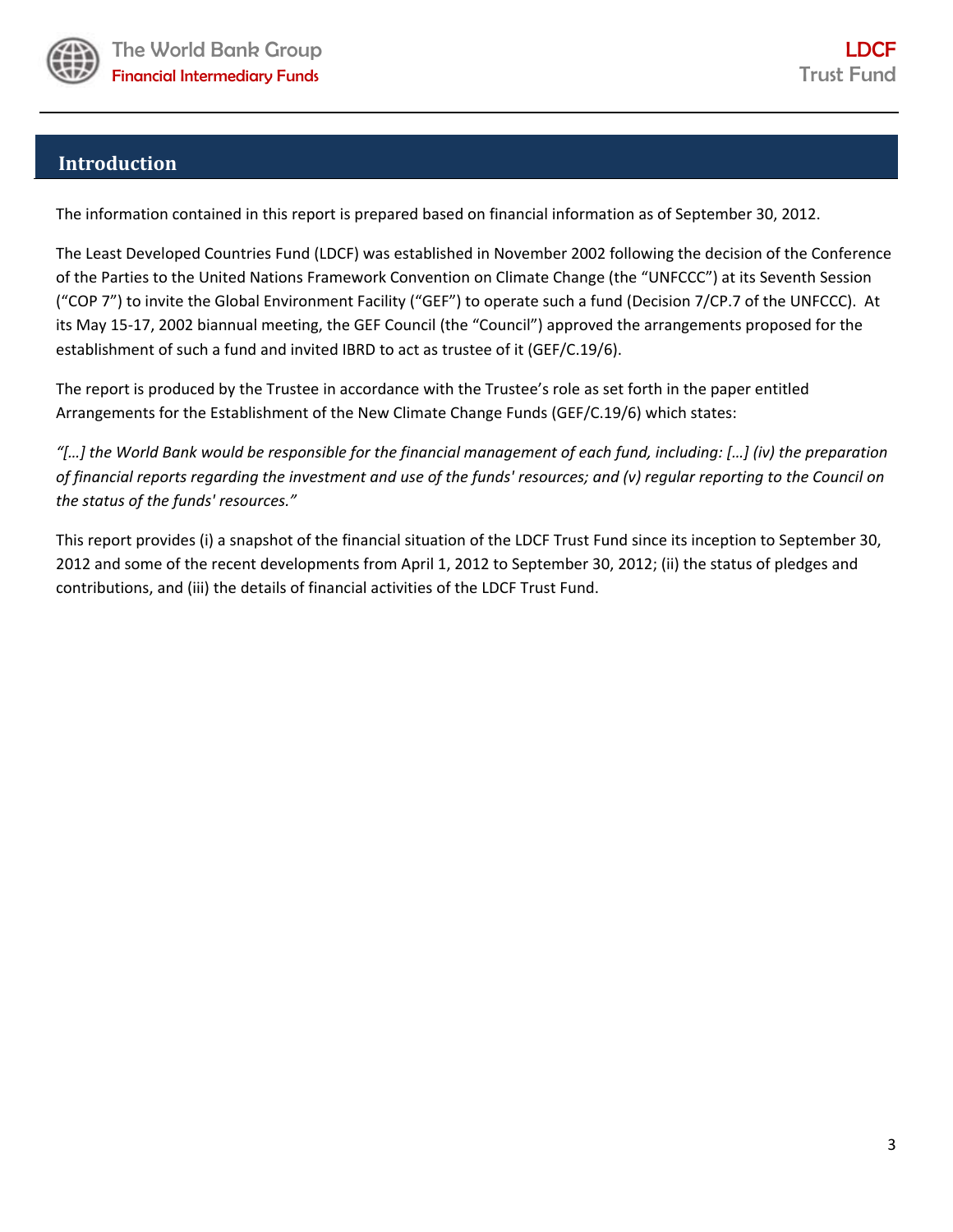

# **LDCF Trust Fund Financial Summary as of September 30, 2012**

#### *Pledges and Contributions*:

As of September 30, 2012, 25 donors pledged and signed Contribution Agreements amounting to USD eq. 538.8million. The Trustee has received USD 506.5 million in cash to date from these donors.

#### *Investment Income:*

As of September 30, 2012, the LDCF Trust Fund earned investment income of approximately USD 16.1 million on the undisbursed balance of the Trust Fund. The LDCF Trust Fund liquid portfolio has returned 0.34% <sup>1</sup> through the calendar year to date.

#### *Funding Approvals and Trustee Commitments:*

As of September 30, 2012, cumulative funding decisions by the Council and the CEO amounted to USD 355.7 million. This represents an increase of USD 100 million since April 1, 2012. Of the total amount approved USD 318.4 million was for projects and project preparation activities, USD 31.6 million was for fees, and USD 5.7 million was for administrative expenses and corporate activities of the LDCF.

Funding approved by the Council and the CEO is committed by the Trustee and transferred following established procedures for all financial transactions as agreed between the Trustee and the Agencies. The Trustee has committed a total amount of USD 172.5 million, of which USD 151.8 million relates to projects and project preparation activities, USD 15.1 million to fees, and USD 5.6 million to cover corporate activities and administrative expenses.

#### *Cash Transfers:*

Cash transfers were made to Agencies on an as‐needed basis to meet their projected disbursement requirements. Out of the cumulative commitments of USD 172.5 million, upon request from Agencies, the Trustee has transferred USD 111.1 million, of which USD 32.2 million has been transferred between April 1 and September 30, 2012. As a result, USD 61.4 million remains payable to Agencies as of September 30, 2012.

### *Funds Held in Trust and Funds Available for Council and CEO Funding Decisions*

**Funds Held in Trust***<sup>2</sup>* reflect financial activities related to new donor payments (cash and promissory notes), encashment of promissory notes, investment income, cash transfers, and the revaluation of the balance of promissory notes at month-end. Funds Held in Trust as of September 30, 2012 amounted to USDeq. 412.3 million.

Funds available to support Council or CEO decision amounted to USD 171.39 million<sup>3</sup> as of September 30, 2012. This represents a decrease of USD 42.5 million as compared to March 31, 2012. The receipt of new funds from donors between April 1, 2012 and September 30, 2012 was offset by funding approvals by the Council and CEO during the same period.

<sup>1</sup> Represents non-annualized rate of return.

<sup>&</sup>lt;sup>2</sup> Funds Held in Trust represents balance of cash, investments and unencashed promissory notes, if any, as of the reporting date.<br><sup>3</sup> Funds available for Council decision would be adjusted accordingly to reflect new naym

Funds available for Council decision would be adjusted accordingly to reflect new payments received from donors and by additional funding approvals between October 1, 2012 and the date of work program approval by the Council in November 2012.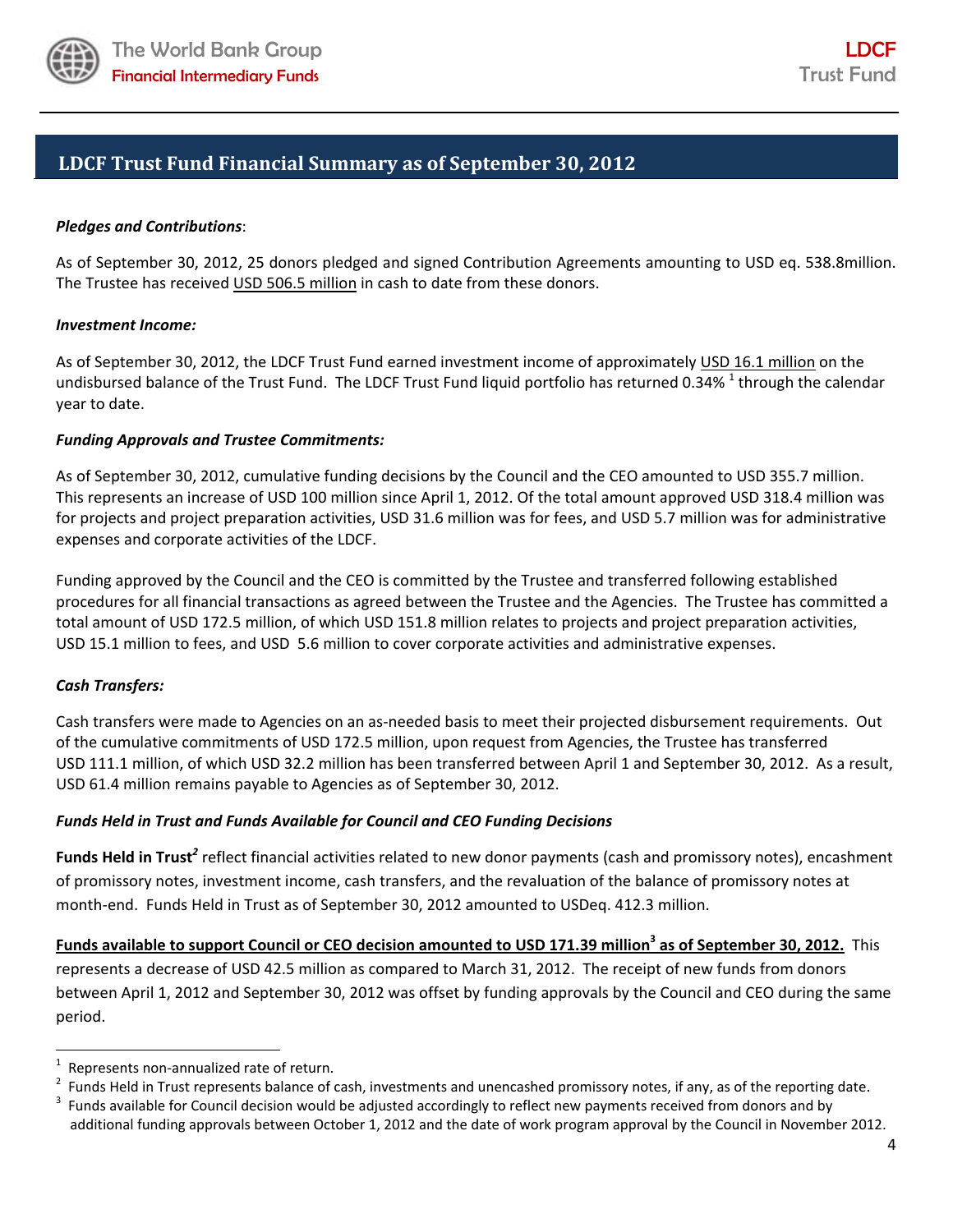

# **1. LDCF Trust Fund Summary – Inception through September 30, 2012**

*In USD millions*

|                                                              | <b>Total</b> | % of Total |
|--------------------------------------------------------------|--------------|------------|
| <b>Donor Pledges and Contributions</b>                       |              |            |
| Contributions                                                | 538.81       | 100.0%     |
| Pledges                                                      |              | 0.0%       |
| <b>Total Pledges and Contributions</b>                       | 538.81       | 100.0%     |
|                                                              |              |            |
| <b>Cumulative Resources</b>                                  |              |            |
| Resources received                                           |              |            |
| Cash Receipts                                                | 506.47       | 91.3%      |
| Investment Income earned                                     | 16.14        | 2.9%       |
| <b>Total Resources Received</b>                              | 522.61       | 94.2%      |
| Resources not yet received                                   |              |            |
| Contributions not yet paid                                   | 32.34        | 5.8%       |
| Pledges                                                      |              | 0.0%       |
| Total resources not yet received                             | 32.34        | 5.8%       |
| <b>Total Potential Resources (A)</b>                         | 554.95       | 100.0%     |
|                                                              |              |            |
| <b>Cumulative Funding Decisions</b><br>Projects              | 318.39       | 89.5%      |
| Fees                                                         | 31.64        | 8.9%       |
| <b>Administrative Budgets</b>                                | 5.71         | 1.6%       |
| <b>Total Funding Decisions Net of Cancellations (B)</b>      | 355.74       | 100.0%     |
|                                                              |              |            |
| Total Potential Resources Net of Funding Decisions (A) - (B) | 199.21       |            |
| <b>Funds Available</b>                                       |              |            |
| <b>Funds Held in Trust</b>                                   | 412.34       |            |
| <b>Approved Amounts Pending Cash Transfers</b>               | 240.95       |            |
| Total Funds Available to Support Council / CEO Decisions     | 171.39       |            |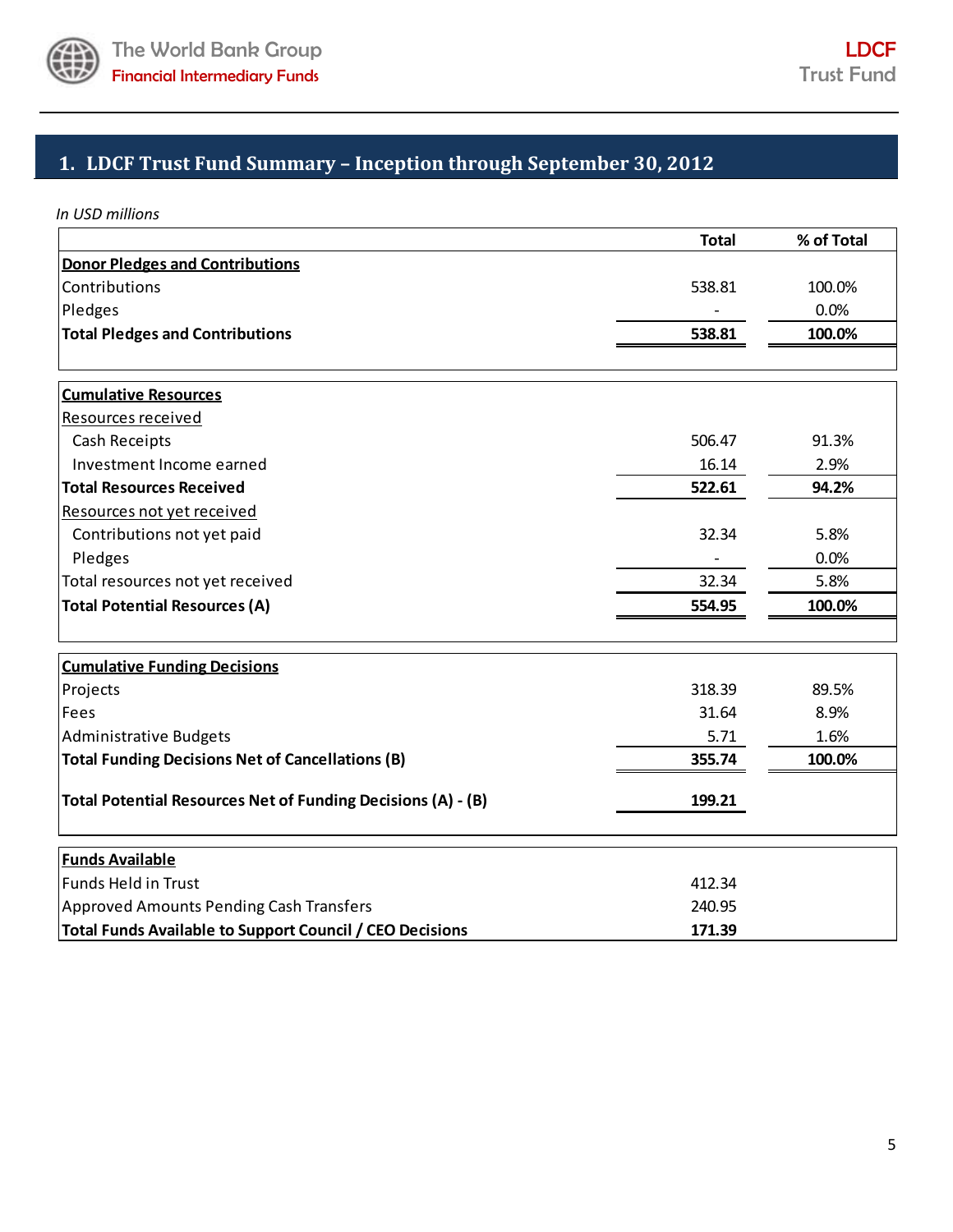

# **2. Pledges and Contributions**

# *In USD millions*

|                      |    | <b>Total Pledges Outstanding and</b><br>Contributions Finalized a/ |             |                  | <b>Pledges Outstanding</b> |           | <b>Contribution Agreements Finalized</b> |                 |           |             |           |
|----------------------|----|--------------------------------------------------------------------|-------------|------------------|----------------------------|-----------|------------------------------------------|-----------------|-----------|-------------|-----------|
|                      |    |                                                                    |             |                  |                            |           |                                          | Paid (Receipts) |           | Unpaid      |           |
| 1                    |    | 2                                                                  | $3 = 5 + 7$ | $4 = 6 + 9 + 11$ | 5<br>6                     |           | $7 = 8 + 10$                             | 8               | 9         | 10          | 11        |
| Contributing         |    |                                                                    |             |                  |                            |           | Total                                    | Amount Paid     |           | Amount Due  |           |
| Participant          |    | Currency                                                           | Amount      | USDeq. b/        | Amount                     | USDea, b/ | Contributions                            | in Currency     | USDea, a/ | in Currency | USDeq. b/ |
| Australia            |    | <b>AUD</b>                                                         | 31.50       | 29.22            |                            |           | 31.50                                    | 31.50           | 29.22     |             |           |
| Austria              |    | <b>EUR</b>                                                         | 0.40        | 0.58             |                            |           | 0.40                                     | 0.40            | 0.58      |             |           |
| Belgium              |    | <b>EUR</b>                                                         | 20.44       | 27.43            |                            |           | 20.44                                    | 20.44           | 27.43     |             |           |
| Canada               |    | CAD                                                                | 30.00       | 27.36            |                            |           | 30.00                                    | 30.00           | 27.36     |             |           |
| Czech Republic       |    | <b>EUR</b>                                                         | 0.02        | 0.03             |                            |           | 0.02                                     | 0.02            | 0.03      |             |           |
| Denmark              |    | <b>DKK</b>                                                         | 170.40      | 30.23            |                            |           | 170.40                                   | 170.40          | 30.23     |             |           |
| Finland              |    | <b>EUR</b>                                                         | 14.38       | 19.20            |                            |           | 14.38                                    | 14.38           | 19.20     |             |           |
| France               |    | <b>EUR</b>                                                         | 10.85       | 14.62            |                            |           | 10.85                                    | 10.85           | 14.62     |             |           |
| Germany              |    | <b>EUR</b>                                                         | 115.00      | 153.08           |                            |           | 115.00                                   | 100.00          | 133.69    | 15.00 c/    | 19.38     |
| Hungary              |    | <b>EUR</b>                                                         | 1.00        | 1.34             |                            |           | 1.00                                     | 1.00            | 1.34      |             |           |
| Iceland              |    | <b>USD</b>                                                         | 0.13        | 0.13             |                            |           | 0.13                                     | 0.13            | 0.13      |             |           |
| Ireland              | d/ | <b>EUR</b>                                                         | 3.88        | 5.01             |                            |           | 3.88                                     | 3.88            | 5.01      |             |           |
|                      |    | <b>USD</b>                                                         | 8.00        | 8.00             |                            |           | 8.00                                     | 8.00            | 8.00      |             |           |
| Italy                |    | <b>USD</b>                                                         | 1.00        | 1.00             |                            |           | 1.00                                     | 1.00            | 1.00      |             |           |
| Japan                |    | <b>USD</b>                                                         | 0.25        | 0.25             |                            |           | 0.25                                     | 0.25            | 0.25      |             |           |
| Luxembourg           | d/ | <b>EUR</b>                                                         | 1.00        | 1.58             |                            |           | 1.00                                     | 1.00            | 1.58      |             |           |
|                      |    | <b>USD</b>                                                         | 4.12        | 4.12             |                            |           | 4.12                                     | 4.12            | 4.12      |             |           |
| Netherlands          | d/ | <b>USD</b>                                                         | 2.10        | 2.10             |                            |           | 2.10                                     | 2.10            | 2.10      |             |           |
|                      |    | <b>EUR</b>                                                         | 10.20       | 14.24            |                            |           | 10.20                                    | 10.20           | 14.24     |             |           |
| New Zealand          |    | <b>NZD</b>                                                         | 8.10        | 5.81             |                            |           | 8.10                                     | 8.10            | 5.81      |             |           |
| Norway               | d/ | <b>USD</b>                                                         | 2.00        | 2.00             |                            |           | 2.00                                     | 2.00            | 2.00      |             |           |
|                      |    | <b>NOK</b>                                                         | 116.00      | 19.56            |                            |           | 116.00                                   | 116.00          | 19.56     |             |           |
| Portugal             |    | <b>EUR</b>                                                         | 0.05        | 0.06             |                            |           | 0.05                                     | 0.05            | 0.06      |             |           |
| Romania              |    | <b>EUR</b>                                                         | 0.15        | 0.21             |                            |           | 0.15                                     | 0.15            | 0.21      |             |           |
| Spain                |    | <b>EUR</b>                                                         | 1.35        | 1.77             |                            |           | 1.35                                     | 1.35            | 1.77      |             |           |
| Sweden               |    | <b>SEK</b>                                                         | 287.00      | 41.22            |                            |           | 287.00                                   | 287.00          | 41.22     |             |           |
| Switzerland          |    | CHF                                                                | 7.80        | 7.39             |                            |           | 7.80                                     | 7.80            | 7.39      |             |           |
| United Kingdom       |    | GBP                                                                | 42.00       | 66.26            |                            |           | 42.00                                    | 34.00           | 53.30     | 8.00 e/     | 12.95     |
| <b>United States</b> |    | <b>USD</b>                                                         | 55.00       | 55.00            |                            |           | 55.00                                    | 55.00           | 55.00     |             |           |
|                      |    |                                                                    |             | 538.81           |                            |           |                                          |                 | 506.47    |             | 32.34     |

a/ Represents (1) the actual US dollar value of paid-in cash contributions and (2) September 30, 2012 value of amount pending FX.

b/ Valued at the exchange rates available on September 30, 2012

c/ Payable in installments in the years 2013, 2014 and 2015.

d/ Contributions made in more than one currency.

e/ Payment arrangements are underway to receive the funds.

 The above table shows the total pledges and contributions to the LDCF. As of September 30, 2012, the Trustee had entered into Contribution Agreements/Contribution Arrangements with 25 donors for a total of USD eq. 538.81 million and received USD 506.47 million in cash to date from these donors.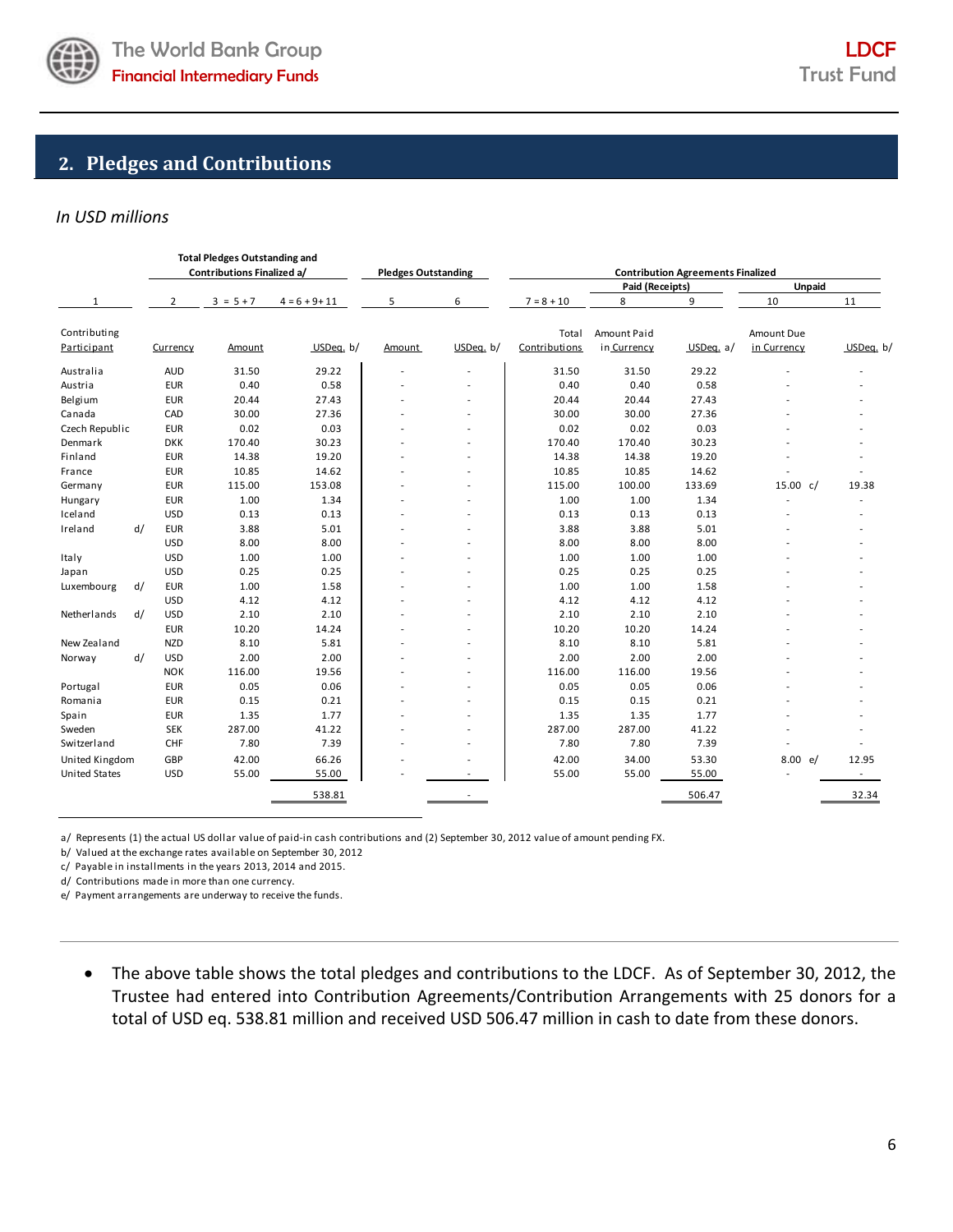

# **3. Asset Mix and Investment Income**

#### **ASSET MIX**

Funds held in trust by the World Bank (as the Trustee) are maintained in a commingled investment portfolio (the "Pool") for all trust funds administered by the World Bank. The assets in the Pool are managed in accordance with the investment strategy established for all trust funds administered by the World Bank. The chart reflects the asset mix of the portfolio in which LDCF funds are invested.



#### **INVESTMENT RETURNS**

The LDCF funds are invested in accordance with the investment strategy established for all of the trust funds administered by the World Bank. Funds are invested so that the probability of incurring negative returns is no more than approximately 1% over the applicable investment horizon. The LDCF Trust Fund liquid portfolio (which totaled approximately USD 412 million at end‐ September 2012) earned approximately USD 16.14 million in investment income since inception.

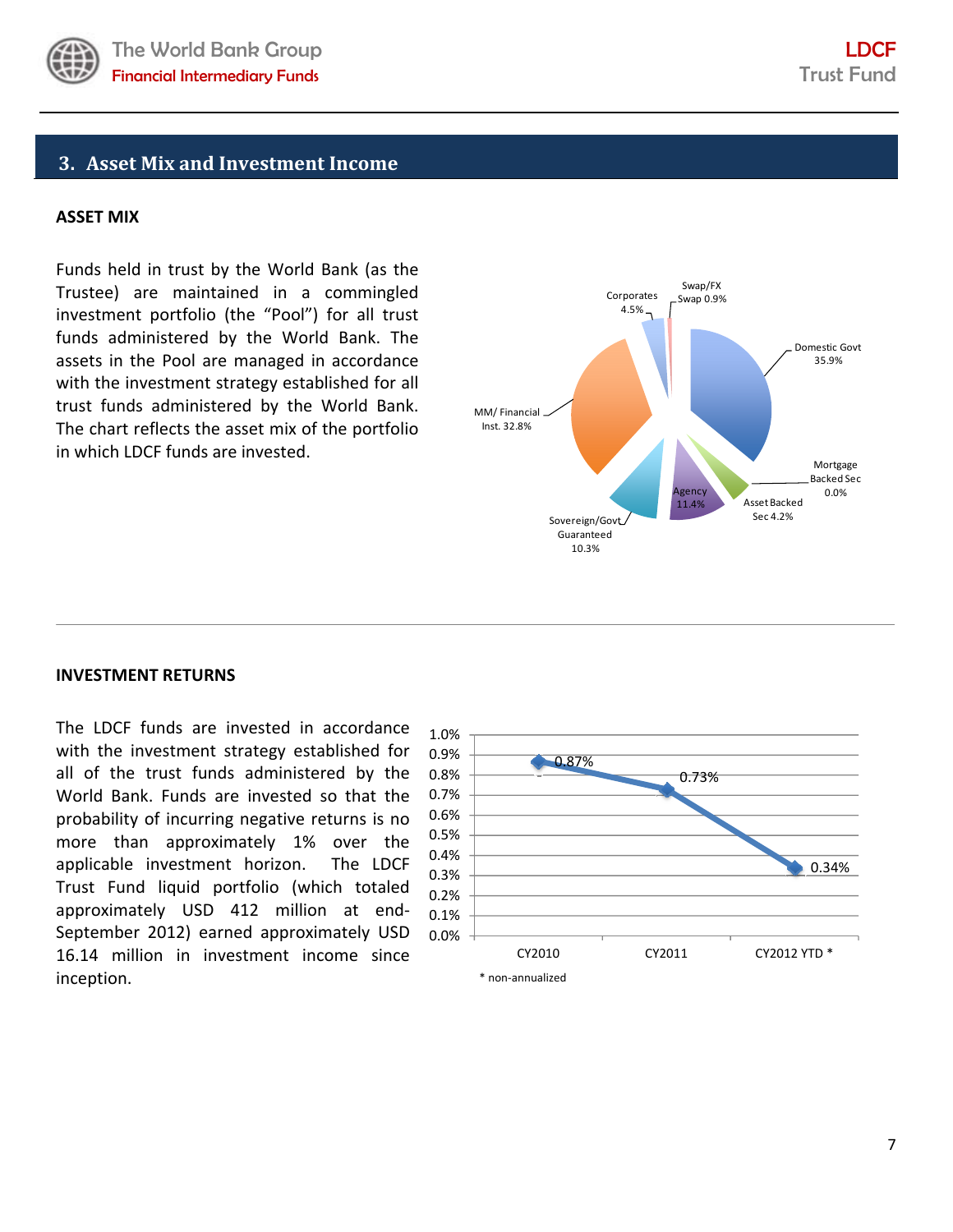

# **4. Cumulative Funding Decisions, Trustee Commitments and Cash Transfers**

## **FUNDING DECISIONS BY ACTIVITY**

Since inception to September 30, 2012 funding approvals made by the GEF Council totaled USD 355.74 million. Projects represent about 89%, fees for Agencies 9%, and corporate budgets for the Secretariat, the Trustee, STAP and Evaluation 2%.



### **PROJECT FUNDING DECISIONS BY AGENCY**

The pie chart shows the projects and fees funding decisions by Agency. Of the total USD 350 million of approved projects and fees to date, 66 % has been allocated to UNDP, 11 % to IBRD, and 8 % to UNEP.

The bar chart below shows the projects and funding decisions, commitments and transfers by Agency. Details of funding approvals, commitments and cash transfers can be found in Annex 1.



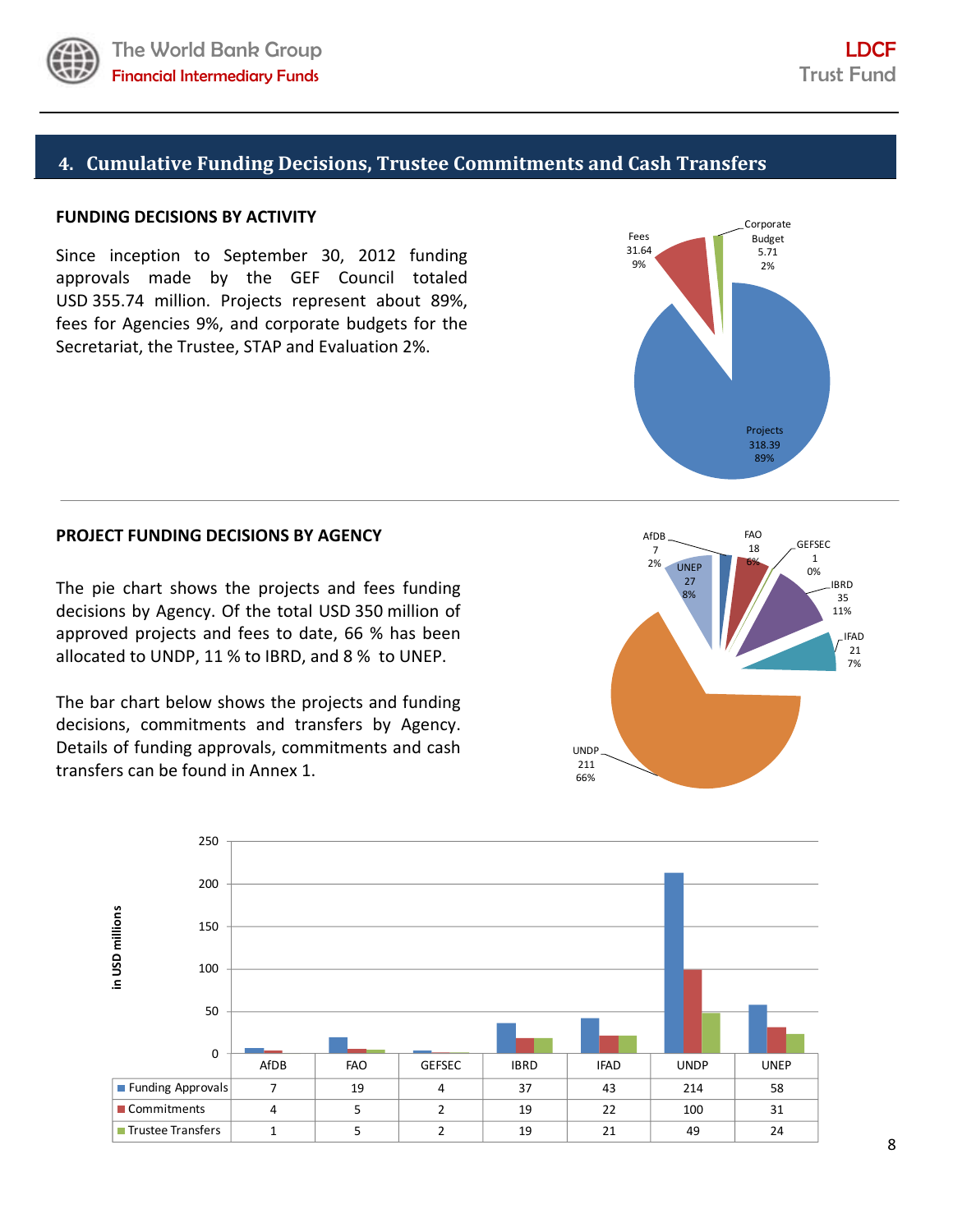

# **5. Funds Available**

### *In USD millions*

|                                                                                     | As of Sept. 30, 2012     | As of Mar. 31, 2012 | Change            |
|-------------------------------------------------------------------------------------|--------------------------|---------------------|-------------------|
|                                                                                     | (a)                      | (b)                 | $(c) = (a) - (b)$ |
| 1. Funds held in Trust<br>a. Cash and investments<br>b. Unencashed promissory notes | 412.34<br>412.34         | 372.22<br>372.22    | 40.12             |
| 2. Approved Amounts Pending Cash Transfers to Agencies                              | 240.95                   | 158.37              | 82.57             |
| a. Trustee committed                                                                | 61.40                    | 83.39               | (21.99)           |
| b. Amounts pending Council but not yet CEO Endorsed                                 | 179.55                   | 0.00                | 179.55            |
| c. Requested amounts for financing pending decision                                 | $\overline{\phantom{0}}$ | 74.98               | (74.98)           |
| 3. Funds Available to Support Council or CEO Decisions ( $3 = 1 - 2$ )              |                          |                     |                   |

# **Highlights for the period April 1, 2012 through September 30, 2012:**

- *Funds Held in Trust* represent cumulative receipts less cumulative cash transfers, and amount to USD 412.34 million as of September 30, 2012. Funds Held in Trust increased by USD 40.12 million primarily due to:
	- o Contributions received during the period of April 1, 2012 to September 30, 2012 amounting to USD 70.97 million.
	- o Cash transfers to recipients amounting to USD 32.23 million
- *Funding Decisions Pending Cash Transfer* arising from the LDCF/SCCF Council approvals amounting to USD 240.95 million.
- *Funding Availability* currently amounts to USD 171.39 million representing a decrease of USD 42.46 million over the prior reporting period as a result of new funding decisions made by the LDCF/SCCF Council and the CEO during the period.